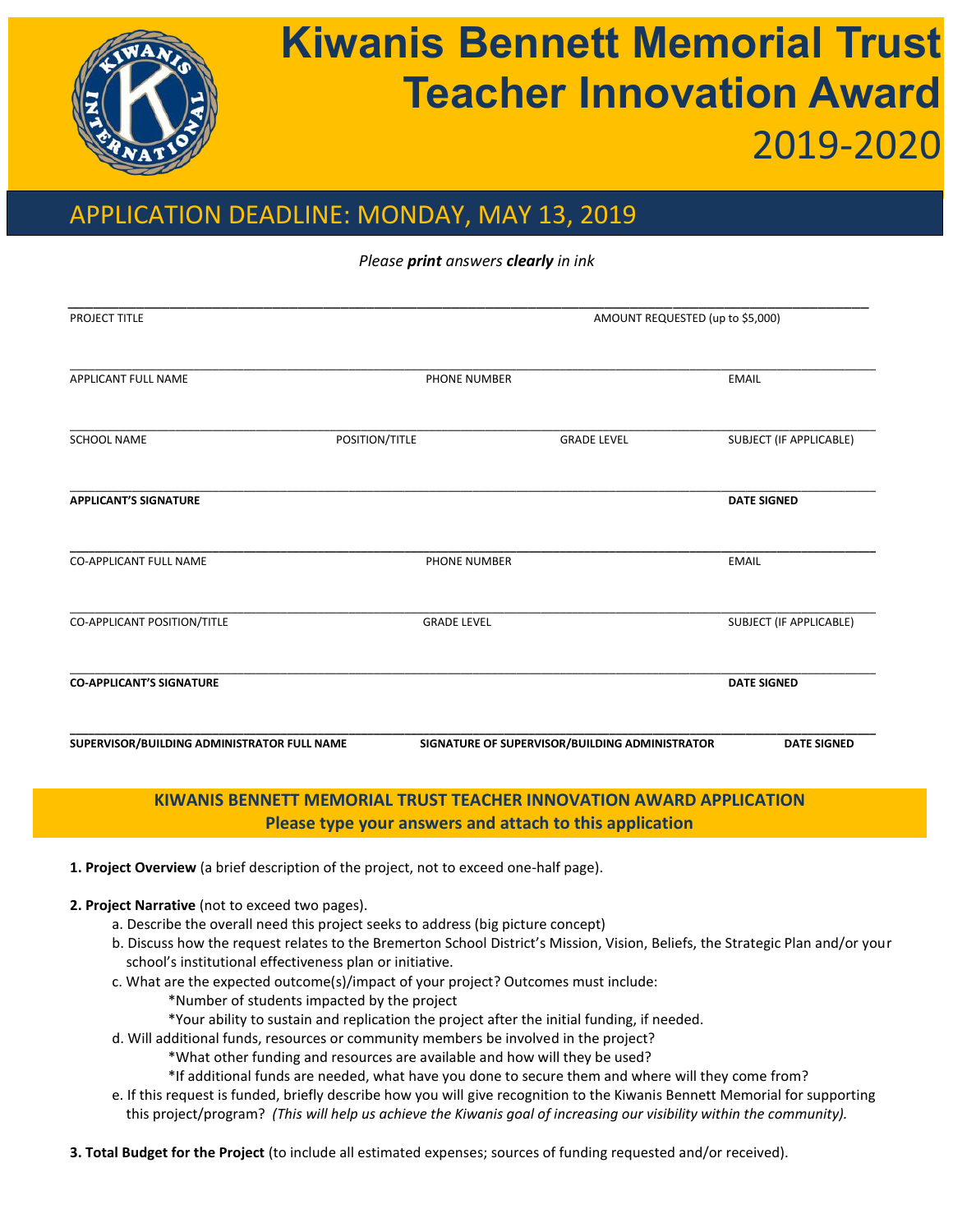The Kiwanis Bennett Memorial Trust *Teacher Innovation Award* program provides funds for a wide variety of activities that contribute to the quality of the educational programs and services within the Bremerton School District. Funds are available to enrich academic experiences, develop professional skills, attend seminars and conferences, purchase equipment, fund field trips and other worthwhile projects that will enhance student learning.

#### **TYPES OF ACTIVITIES**

*Teacher Innovation Awards* provide money for:

- Speakers/consultants for department meetings, classes or assemblies.
- Limited funds for educator tuition and travel for workshops, conferences, or special courses that expand knowledge of a subject area, technical skills, or awareness if directly related to supporting or enhancing students educational outcomes/achievement.
- Supplies to enhance program support for students.
- Program outreach efforts into the community.
- Equipment purchases and/or transportation to enhance student programs.
- Projects that support vertical teaming and/or cross-disciplinary collaboration.

#### **ELIGIBILITY**

All Bremerton School District certificated instructional staff are eligible to apply for an award. One award recipient will be chosen from each category: elementary school, middle school and high school.

#### **AWARD AMOUNTS**

Finalists in each category will be chosen by the Bennett Memorial Trust Teacher Innovation Awards Committee. Finalists will be notified by June 14<sup>th</sup>. Invited finalists will make a brief presentation to the Award Committee on June 20<sup>th</sup> (time and location to be determined). Award recipients will be invited to attend a general membership lunch meeting with the Kiwanis Club of Bremerton on June  $27<sup>st</sup>$  from 12:30pm-1:30pm.

All funds must be used within the allocated time frame, unless written permission is obtained from the Kiwanis Bennett Memorial Trust Board. Each award recipient will receive full funding of their project proposal up to \$5,000.

Bennett Memorial Trust Teacher Innovation Awards are determined one time per year and take into consideration the other submitted requests, as well as funds available. The Teacher Innovation Awards program should not be considered an ongoing source of program support nor to fund any portion of staff salaries.

| <b>APPLICATION</b>         | <b>AWARD COMMITTEE</b>                                                    | <b>AWARD ANNOUNCEMENT</b>                                              | <b>FUNDS TO BE USED</b>                          |  |
|----------------------------|---------------------------------------------------------------------------|------------------------------------------------------------------------|--------------------------------------------------|--|
| <b>DEADLINE</b>            | <b>PRESENTATION DATE</b><br>(Time/location TBD)                           | <b>DATE (Kiwanis of Bremerton general</b><br>membership lunch meeting) |                                                  |  |
| Monday, May $13^{th}$ 2019 | Thursday, June 20 <sup>th</sup> 2019 Thursday, June 27 <sup>th</sup> 2019 |                                                                        | July 1st 2019 through June 30 <sup>th</sup> 2020 |  |

#### **TIMELINE**